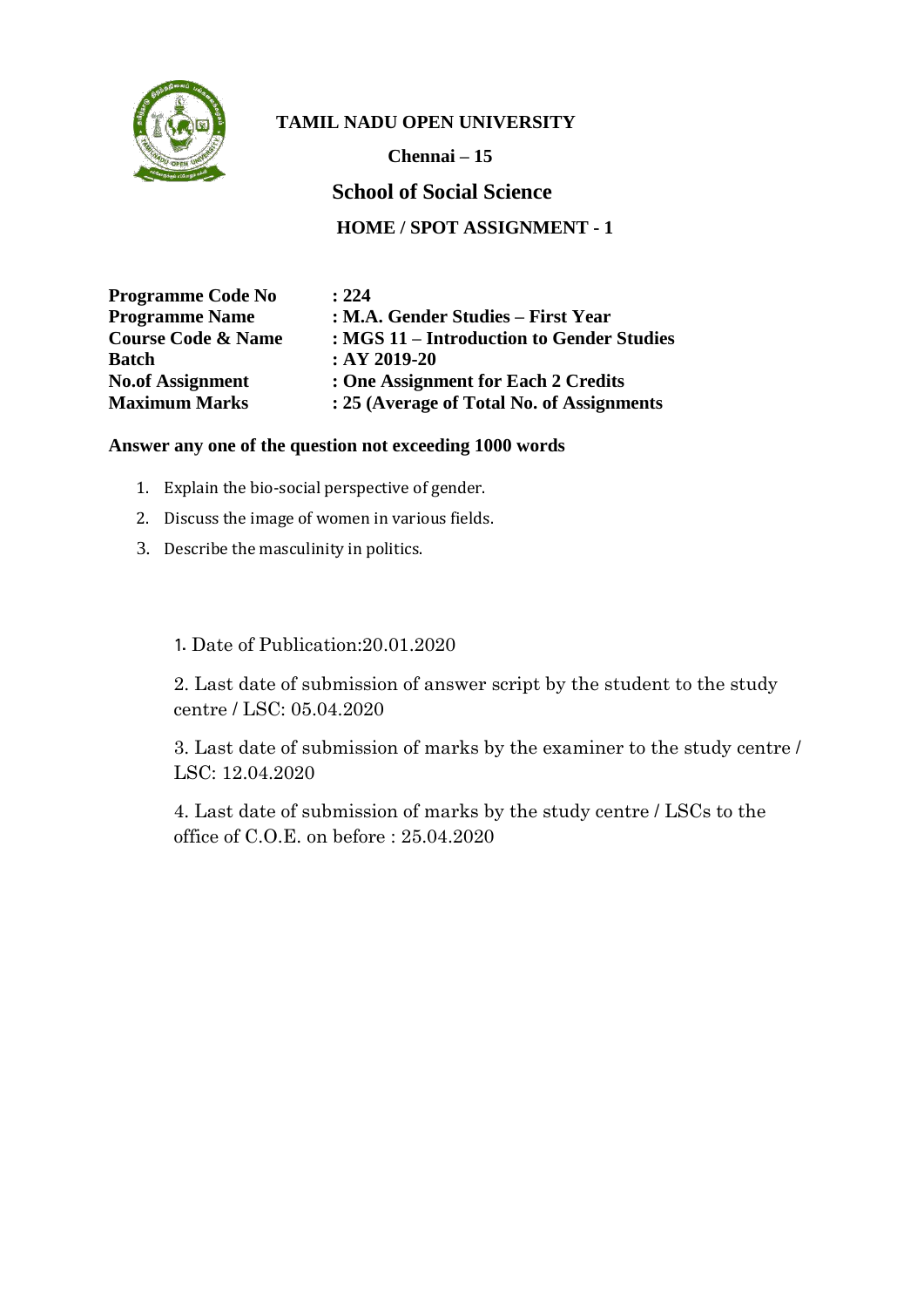

**Chennai – 15**

**School of Social Science HOME / SPOT ASSIGNMENT - 2**

**Programme Code No : 224 Batch : AY 2019-20**

**Programme Name : M.A. Gender Studies – First Year Course Code & Name : MGS 11 – Introduction to Gender Studies No.of Assignment : One Assignment for Each 2 Credits Maximum Marks : 25 (Average of Total No. of Assignments**

#### **Answer any one of the question not exceeding 1000 words**

- 1. Write about images of women in sports and fashion industry.
- 2. Examine phenomenological and social cultural perspective of body.
- 3. Comment on ''Body as a site and orientation of power relations''.

1. Date of Publication:20.01.2020

2. Last date of submission of answer script by the student to the study centre / LSC: 05.04.2020

3. Last date of submission of marks by the examiner to the study centre / LSC: 12.04.2020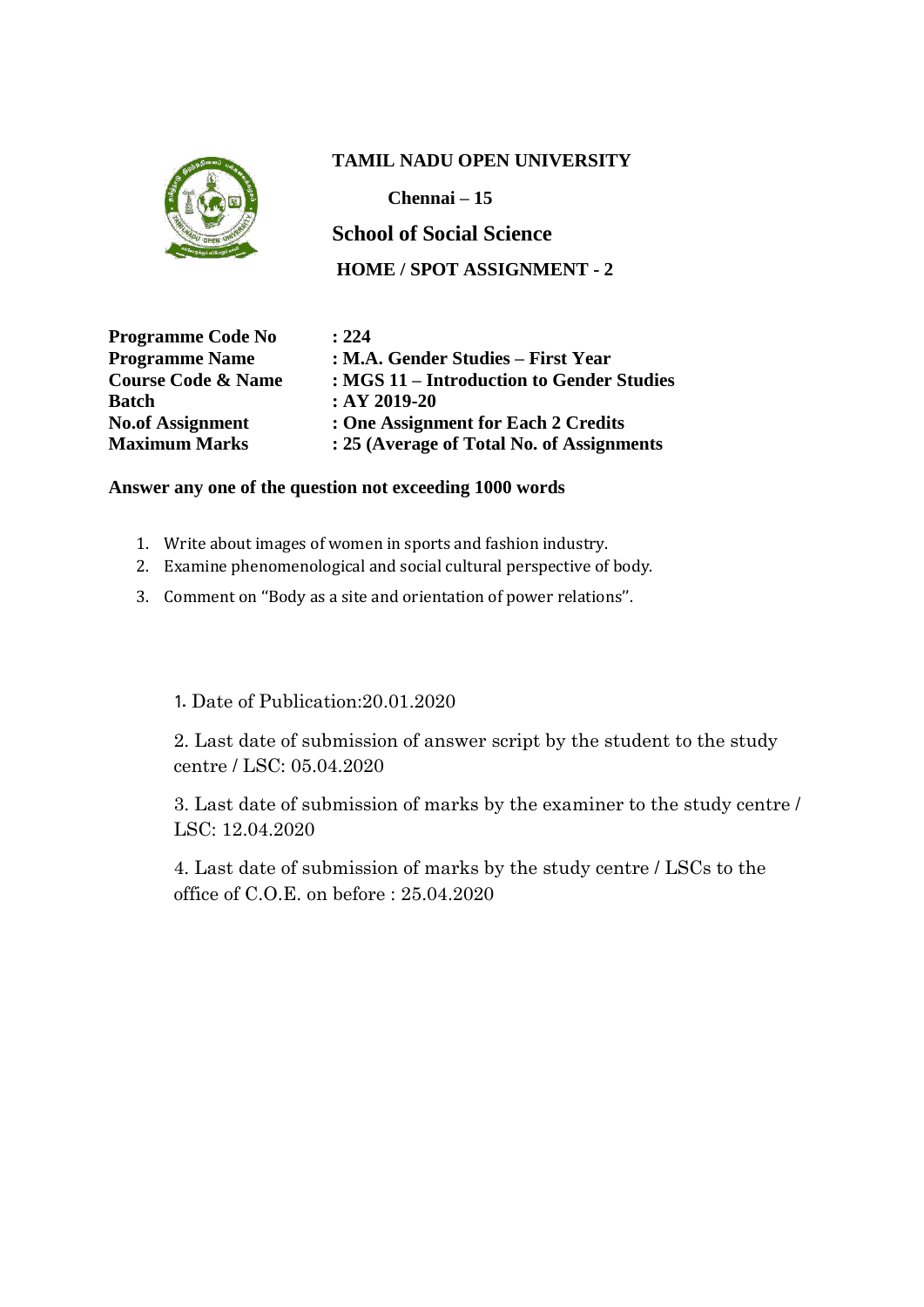

**Chennai – 15**

**School of Social Science**

**HOME / SPOT ASSIGNMENT - 3**

| <b>Programme Code No</b>      | : 224                                     |
|-------------------------------|-------------------------------------------|
| <b>Programme Name</b>         | : M.A. Gender Studies – First Year        |
| <b>Course Code &amp; Name</b> | : MGS 11 – Introduction to Gender Studies |
| <b>Batch</b>                  | $:AY 2019-20$                             |
| <b>No.of Assignment</b>       | : One Assignment for Each 2 Credits       |
| <b>Maximum Marks</b>          | : 25 (Average of Total No. of Assignments |

#### **Answer any one of the question not exceeding 1000 words**

- 1. Elaborate the paradigm shift from Women's Studies to Gender Studies.
- 2. Discuss gender role and division of labour.
- 3. Examine challenging cultural notions of feminity.

1. Date of Publication:20.01.2020

2. Last date of submission of answer script by the student to the study centre / LSC: 05.04.2020

3. Last date of submission of marks by the examiner to the study centre / LSC: 12.04.2020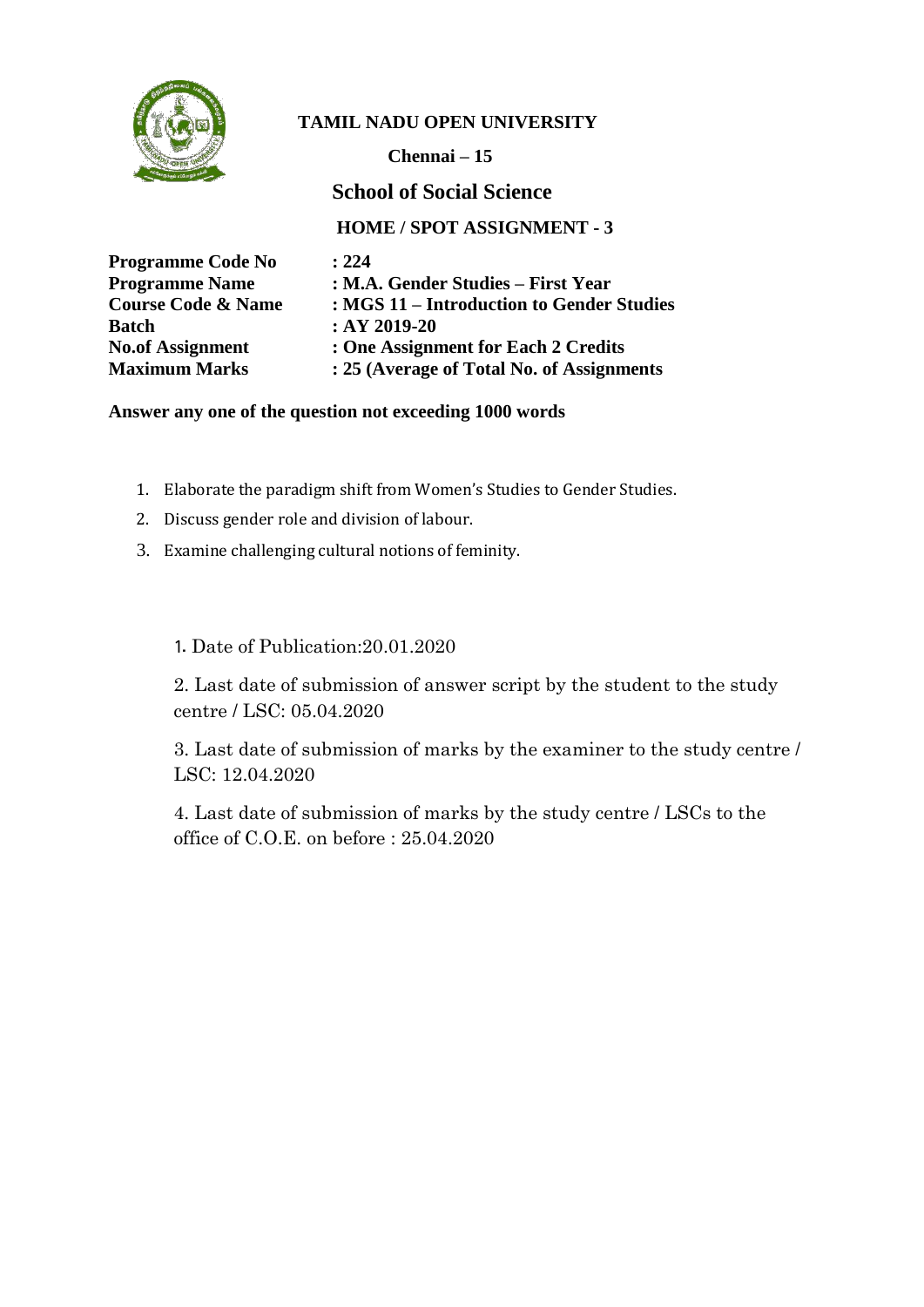

**Chennai – 15 School of Social Science**

**HOME / SPOT ASSIGNMENT - 1**

| : 224                                      |
|--------------------------------------------|
| : M.A. Gender Studies – First Year         |
| : MGS 12 – Feminist Theories and Movements |
| $:AY 2019-20$                              |
| : One Assignment for Each 2 Credits        |
| : 25 (Average of Total No. of Assignments) |
|                                            |

#### **Answer any one of the question not exceeding 1000 words**

- 1. Explain Feminist Intellectual Traditions.
- 2. Highlight the salient features of Radical Feminism.
- 3. Discuss different Waves of Feminism.

1. Date of Publication:20.01.2020

2. Last date of submission of answer script by the student to the study centre / LSC: 05.04.2020

3. Last date of submission of marks by the examiner to the study centre / LSC: 12.04.2020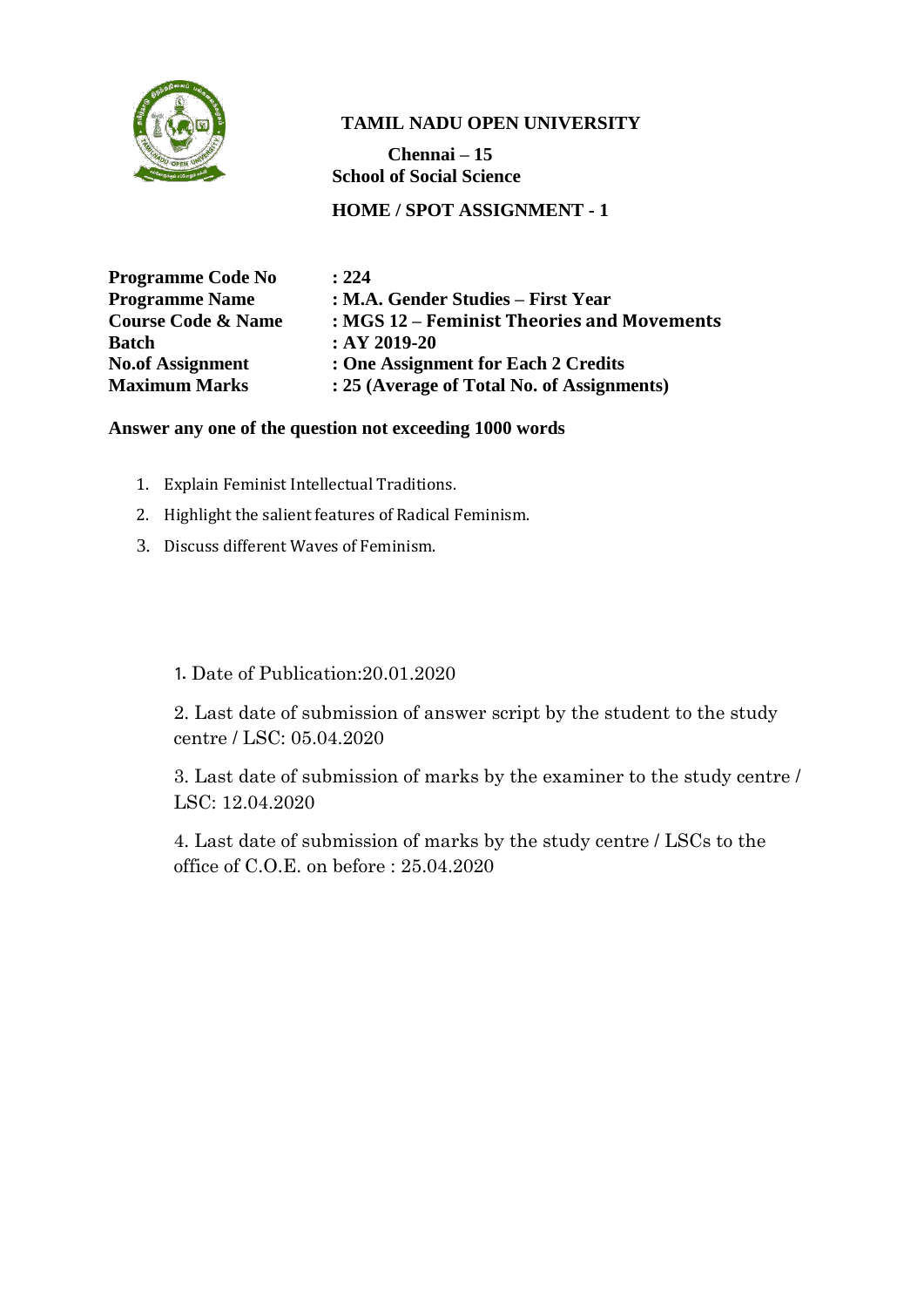

**Chennai – 15**

# **School of Social Science**

#### **HOME / SPOT ASSIGNMENT - 2**

| <b>Programme Code No</b>      | : 224                                      |
|-------------------------------|--------------------------------------------|
| <b>Programme Name</b>         | : M.A. Gender Studies – First Year         |
| <b>Course Code &amp; Name</b> | : MGS 12 – Feminist Theories and Movements |
| <b>Batch</b>                  | $:AY 2019-20$                              |
| <b>No.of Assignment</b>       | : One Assignment for Each 2 Credits        |
| <b>Maximum Marks</b>          | : 25 (Average of Total No. of Assignments) |
|                               |                                            |

#### **Answer any one of the question not exceeding 1000 words**

- 1. Explain the significance of feminist movements.
- 2. Explain the Dalit feminism.
- 3. Evaluate the state responses to women's movement.

1. Date of Publication:20.01.2020

2. Last date of submission of answer script by the student to the study centre / LSC: 05.04.2020

3. Last date of submission of marks by the examiner to the study centre / LSC: 12.04.2020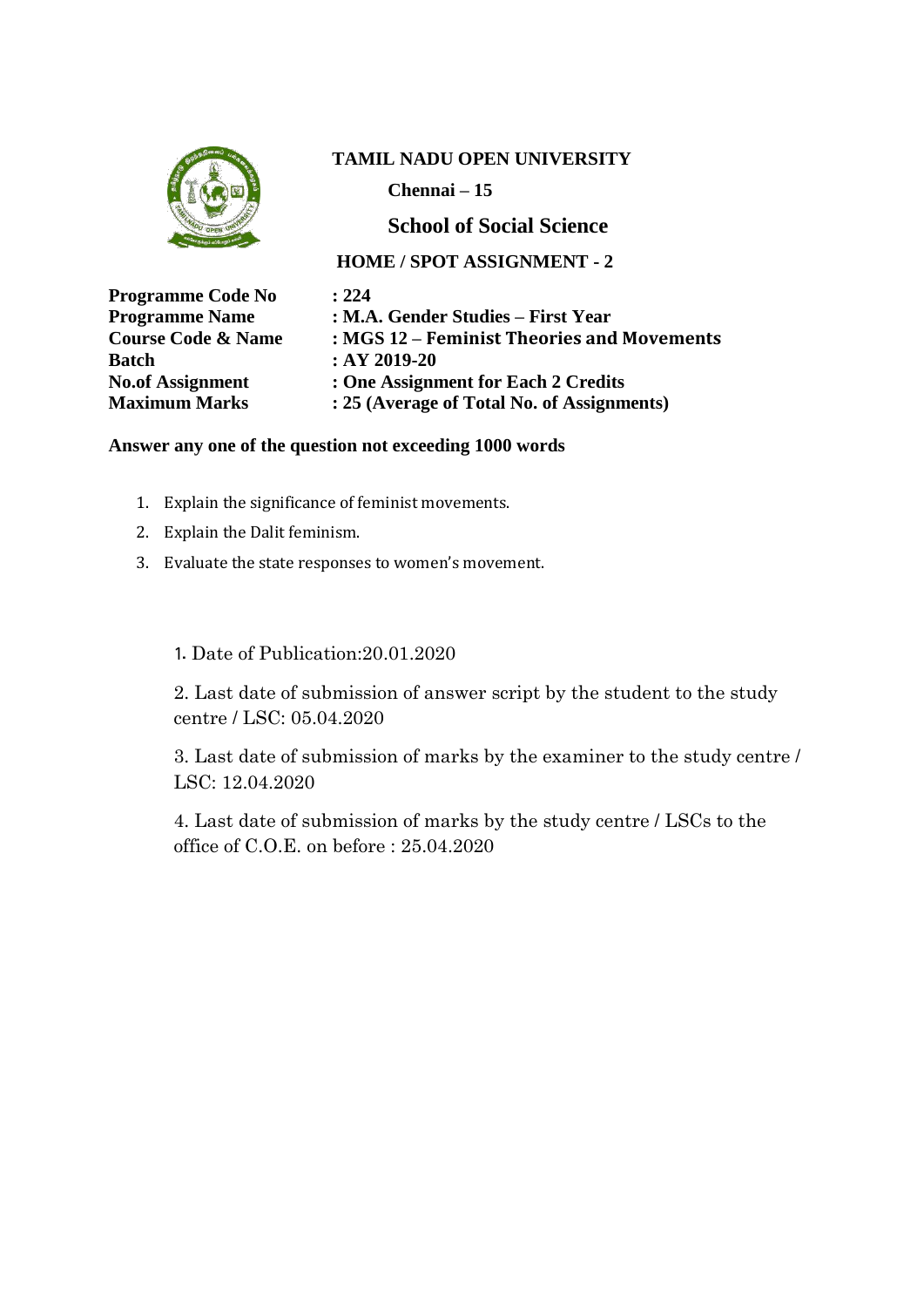

**Chennai – 15**

# **School of Social Science**

## **HOME / SPOT ASSIGNMENT - 3**

| <b>Programme Code No</b>      | : 224                                      |
|-------------------------------|--------------------------------------------|
| <b>Programme Name</b>         | : M.A. Gender Studies – First Year         |
| <b>Course Code &amp; Name</b> | : MGS 12 – Feminist Theories and Movements |
| <b>Batch</b>                  | $:AY 2019-20$                              |
| <b>No.of Assignment</b>       | : One Assignment for Each 2 Credits        |
| <b>Maximum Marks</b>          | : 25 (Average of Total No. of Assignments) |

#### **Answer any one of the question not exceeding 1000 words**

- 1. Discuss the important issues on second wave feminism and third wave feminism.
- 2. Examine the reasons for emerging post modern feminism.
- 3. Explain different aspects of global feminism.

1. Date of Publication:20.01.2020

2. Last date of submission of answer script by the student to the study centre / LSC: 05.04.2020

3. Last date of submission of marks by the examiner to the study centre / LSC: 12.04.2020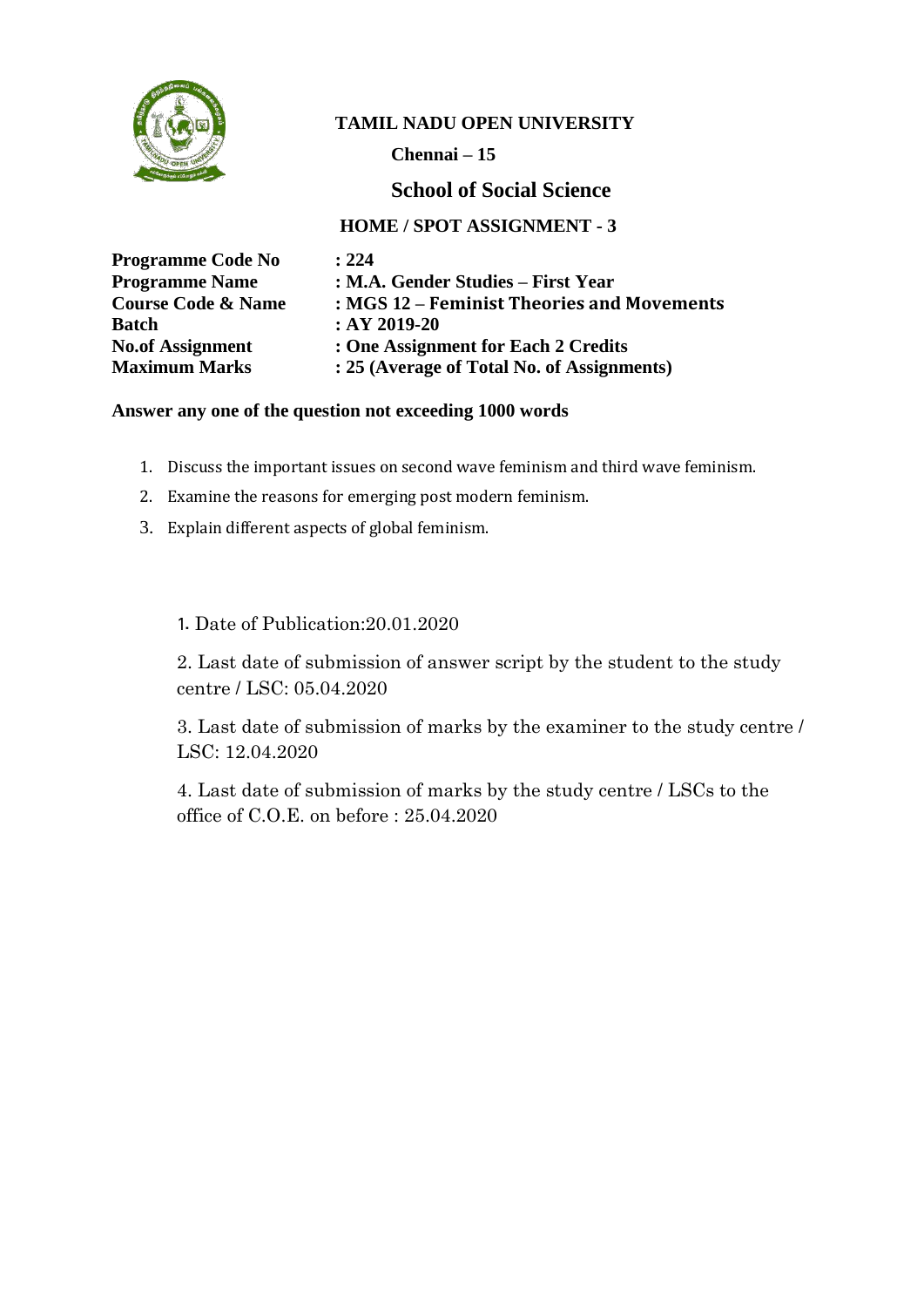

 **Chennai – 15**

### **School of Social Science**

## **HOME / SPOT ASSIGNMENT - 1**

| <b>Programme Code No</b>      | : 224                                      |
|-------------------------------|--------------------------------------------|
| <b>Programme Name</b>         | : M.A. Gender Studies – First Year         |
| <b>Course Code &amp; Name</b> | : MGS 13 – Feminist Research Methodology   |
| Batch                         | $:AY 2019-20$                              |
| <b>No.of Assignment</b>       | : One Assignment for Each 2 Credits        |
| <b>Maximum Marks</b>          | : 25 (Average of Total No. of Assignments) |

#### **Answer any one of the question not exceeding 1000 words**

- 1. Examine the characteristics of the following Research Design:
	- (a) Descriptive
	- (b) Diagnostic
	- (c) Experimental
- 2. Discuss about Non- Sexist methods.
- 3. Analyse the importance of primary and secondary sources.

#### 1. Date of Publication:20.01.2020

2. Last date of submission of answer script by the student to the study centre / LSC: 05.04.2020

3. Last date of submission of marks by the examiner to the study centre / LSC: 12.04.2020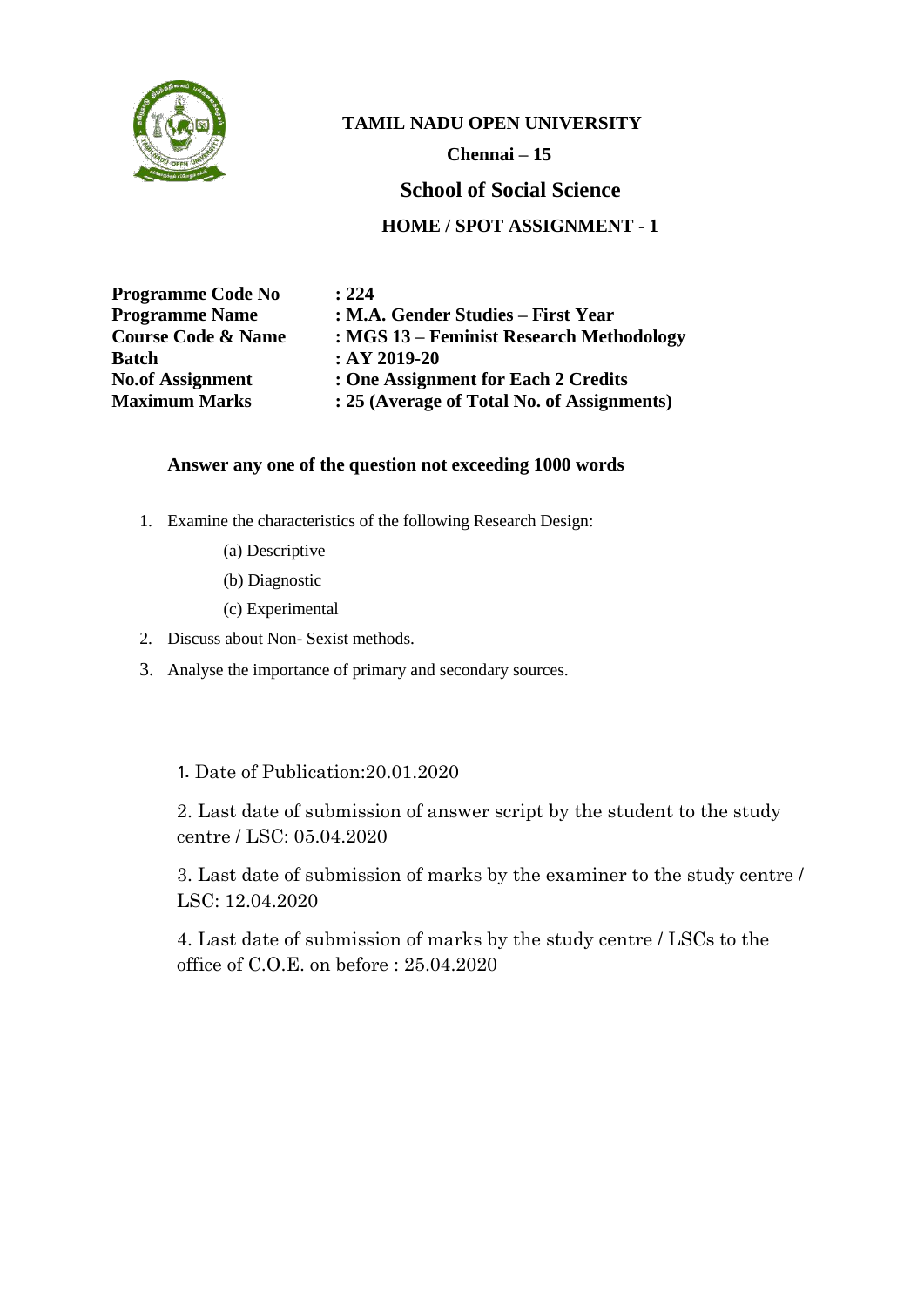

**Chennai – 15**

**School of Social Science**

**HOME / SPOT ASSIGNMENT - 2**

| <b>Programme Code No</b>      | : 224                                      |
|-------------------------------|--------------------------------------------|
| <b>Programme Name</b>         | : M.A. Gender Studies – First Year         |
| <b>Course Code &amp; Name</b> | : MGS 13 – Feminist Research Methodology   |
| <b>Batch</b>                  | $:AY 2019-20$                              |
| <b>No.of Assignment</b>       | : One Assignment for Each 2 Credits        |
| <b>Maximum CIA Marks</b>      | : 25 (Average of Total No. of Assignments) |

#### **Answer any one of the question not exceeding 1000 words**

- 1. Explain the types of research design.
- 2. Evaluate the sex role research.
- 3. Discuss the sex appropriateness and sexual Dichotomism.

1. Date of Publication:20.01.2020

2. Last date of submission of answer script by the student to the study centre / LSC: 05.04.2020

3. Last date of submission of marks by the examiner to the study centre / LSC: 12.04.2020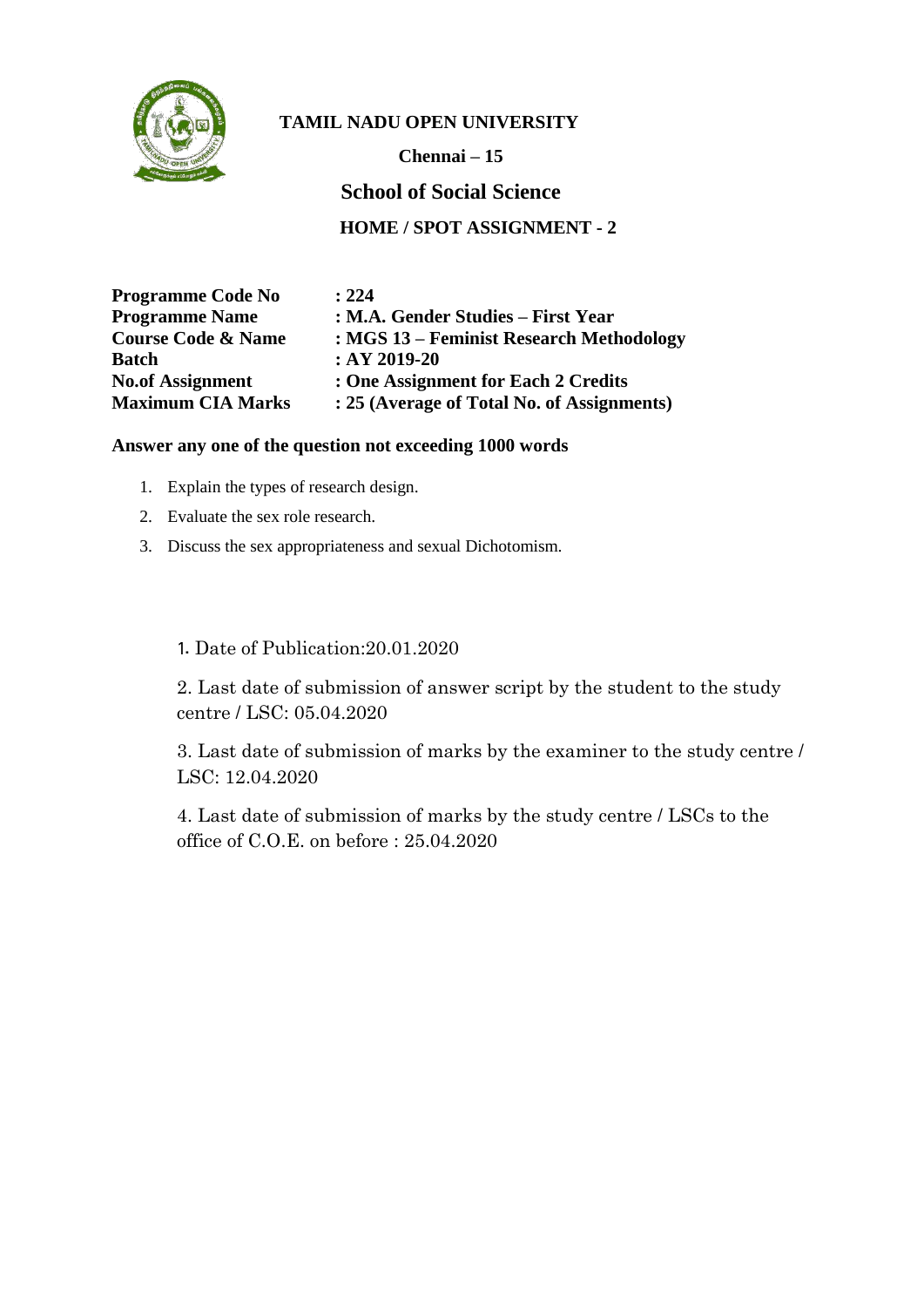

**Chennai – 15**

**School of Social Science**

**HOME / SPOT ASSIGNMENT – 3**

| <b>Programme Code No</b>      | : 224                                      |
|-------------------------------|--------------------------------------------|
| <b>Programme Name</b>         | : M.A. Gender Studies – First Year         |
| <b>Course Code &amp; Name</b> | : MGS 13 – Feminist Research Methodology   |
| <b>Batch</b>                  | $:AY2019-20$                               |
| <b>No.of Assignment</b>       | : One Assignment for Each 2 Credits        |
| <b>Maximum Marks</b>          | : 25 (Average of Total No. of Assignments) |

#### **Answer any one of the question not exceeding 1000 words**

- 1. Write notes on :
	- a. Epistemology
	- b. Gender insensitivity
	- c. Double standard.
- 2. Explain different tools and techniques of data collection.
- 3. Examine the significance of Karl Pearson's correlation.

#### 1. Date of Publication:20.01.2020

2. Last date of submission of answer script by the student to the study centre / LSC: 05.04.2020

3. Last date of submission of marks by the examiner to the study centre / LSC: 12.04.2020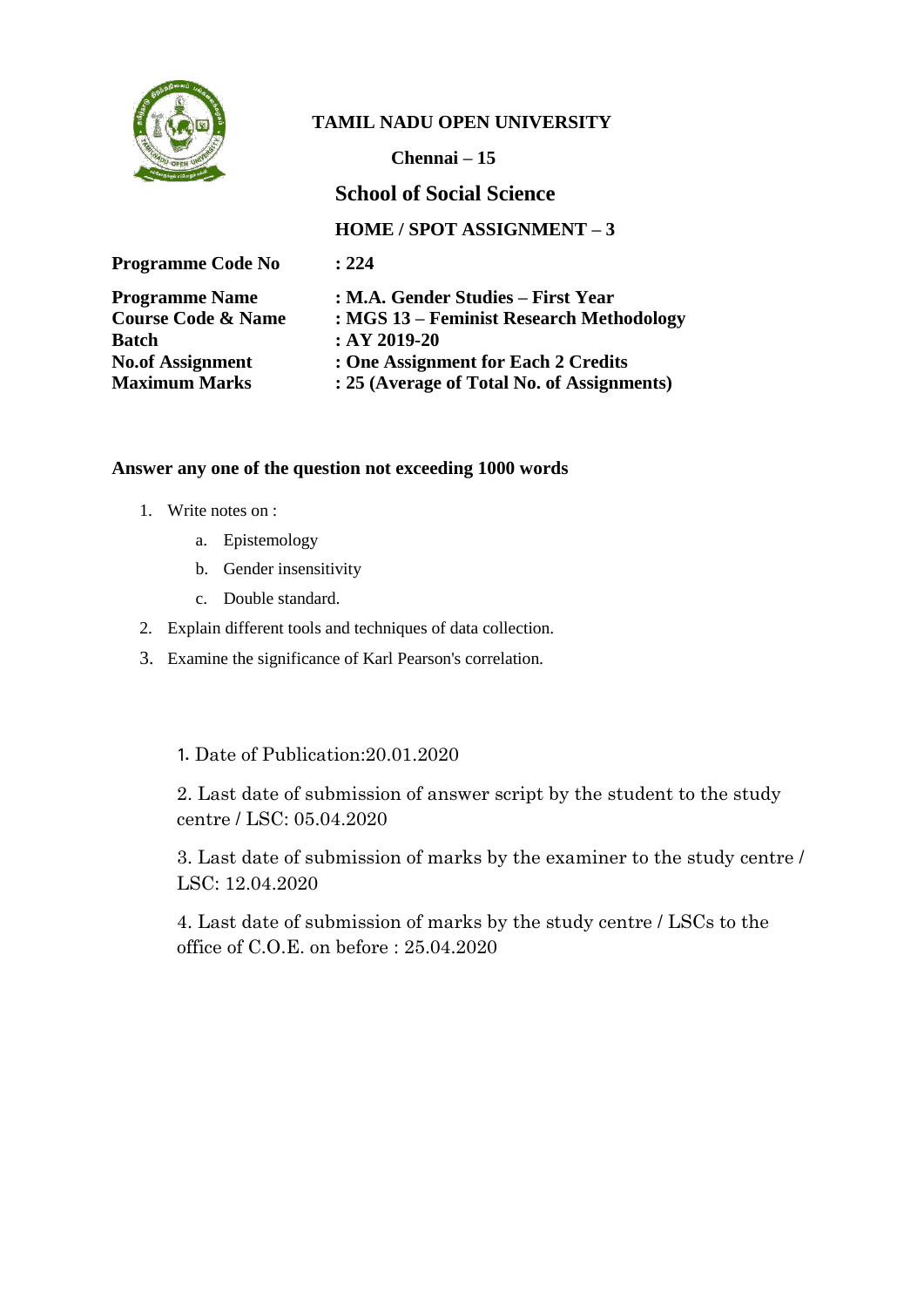

**Chennai – 15**

**School of Social Science**

**HOME / SPOT ASSIGNMENT - 1**

| <b>Programme Code No</b>      | : 224                                      |
|-------------------------------|--------------------------------------------|
| <b>Programme Name</b>         | : M.A. Gender Studies – First Year         |
| <b>Course Code &amp; Name</b> | : MGS 14 – Gender and Society              |
| <b>Batch</b>                  | $:AY 2019-20$                              |
| <b>No.of Assignment</b>       | : One Assignment for Each 2 Credits        |
| <b>Maximum CIA Marks</b>      | : 25 (Average of Total No. of Assignments) |

#### **Answer any one of the question not exceeding 1000 words**

- 1. Elucidate the measures taken by the government of gender disparity.
- 2. Explain the hierarchical theory of occupational segregation and wage discrimination.
- 3. Examine the schemes and strategies for women empowerment in India.

1. Date of Publication:20.01.2020

2. Last date of submission of answer script by the student to the study centre / LSC: 05.04.2020

3. Last date of submission of marks by the examiner to the study centre / LSC: 12.04.2020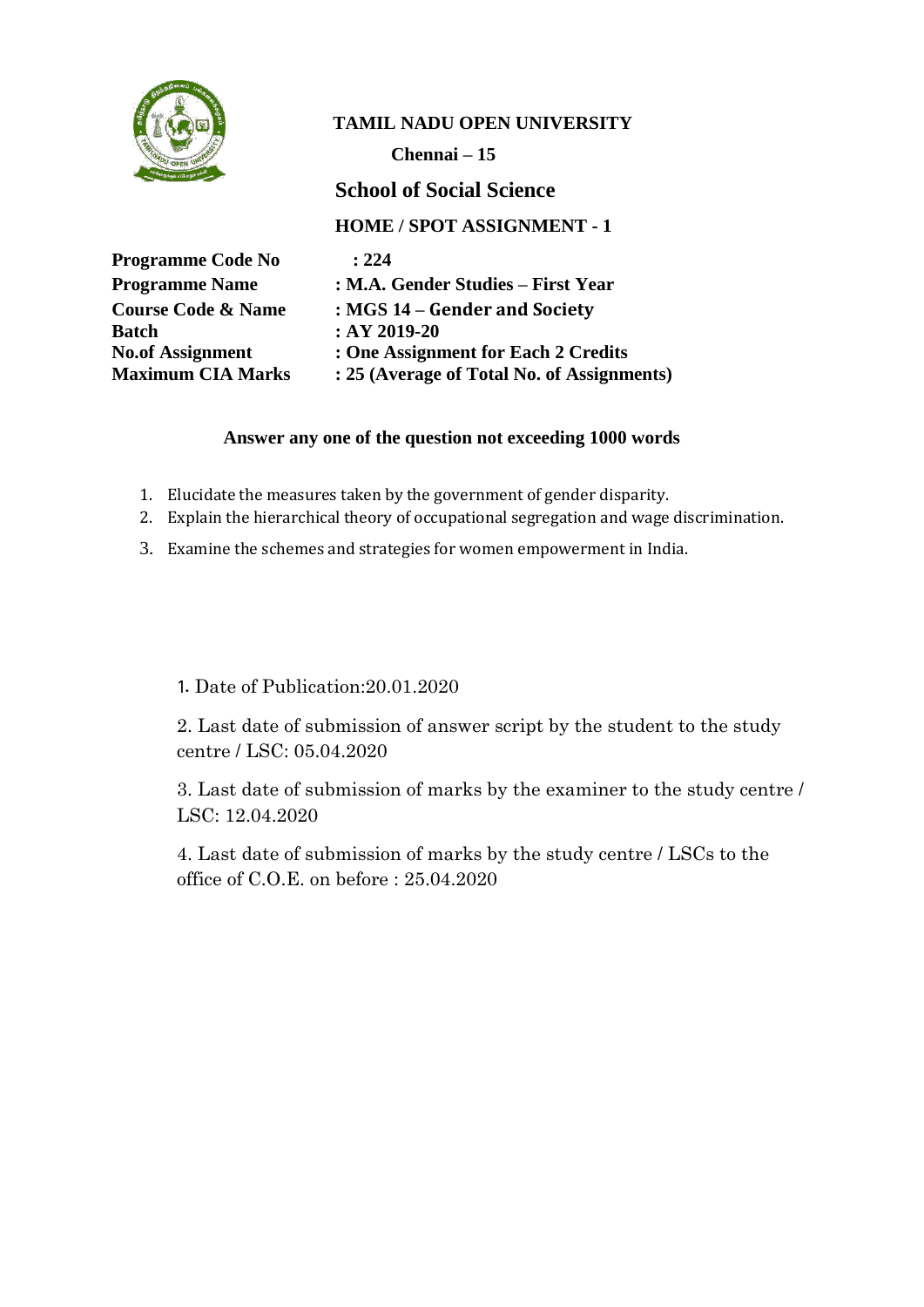

#### **Answer any one of the question not exceeding 1000 words**

- 1. Discuss the patriarchal household and power relations between gender.
- 2. Highlight the recent trends in women's employment.
- 3. Explain the problems and challenges faced by Indian Legal System.

1. Date of Publication:20.01.2020

2. Last date of submission of answer script by the student to the study centre / LSC: 05.04.2020

3. Last date of submission of marks by the examiner to the study centre / LSC: 12.04.2020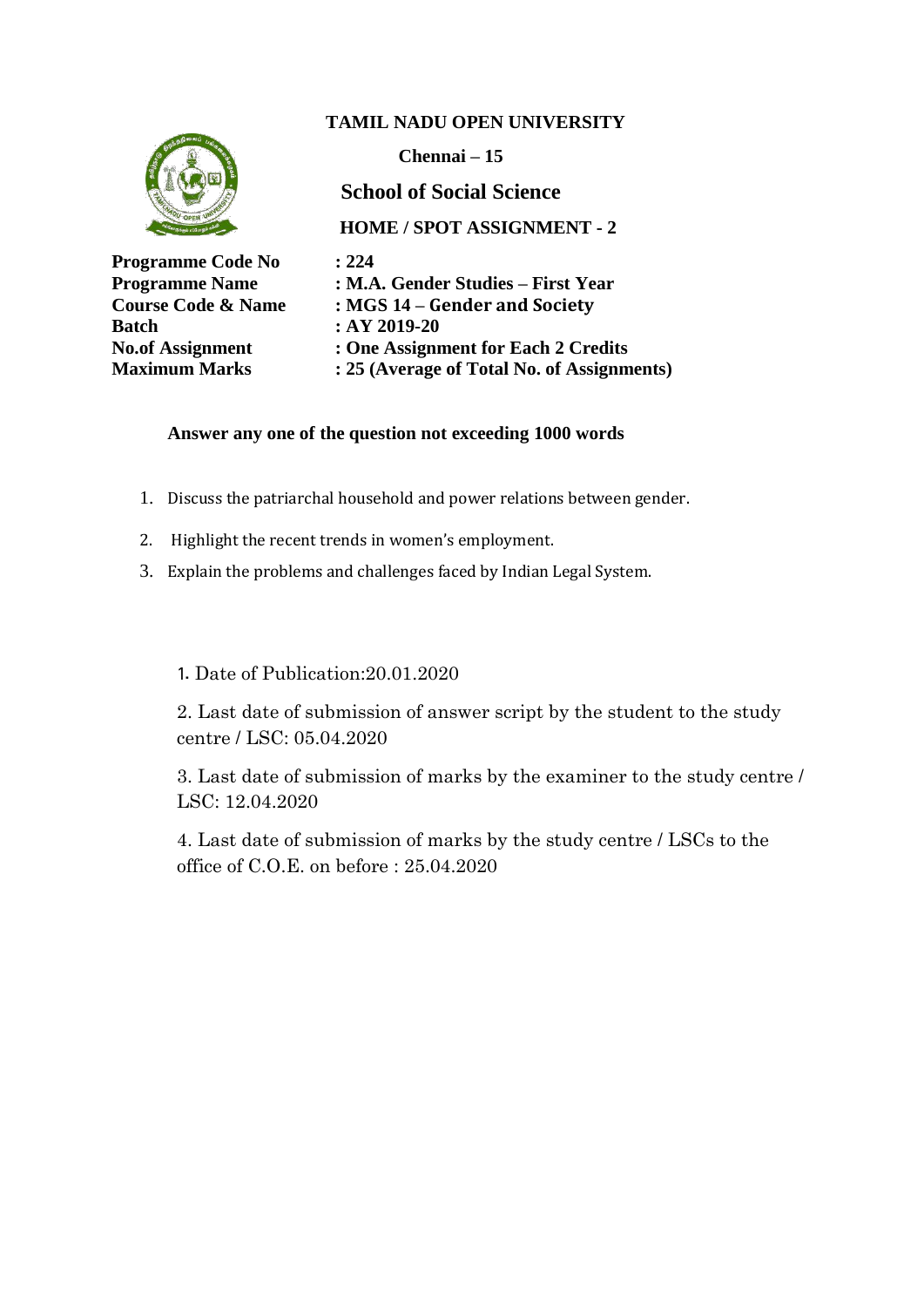

**Chennai – 15 School of Social Science**

**HOME / SPOT ASSIGNMENT - 3**

| <b>Programme Code No</b>      | : 224                                      |
|-------------------------------|--------------------------------------------|
| <b>Programme Name</b>         | : M.A. Gender Studies – First Year         |
| <b>Course Code &amp; Name</b> | : MGS 14 – Gender and Society              |
| <b>Batch</b>                  | $:AY 2019-20$                              |
| <b>No.of Assignment</b>       | : One Assignment for Each 2 Credits        |
| <b>Maximum CIA Marks</b>      | : 25 (Average of Total No. of Assignments) |

#### **Answer any one of the question not exceeding 1000 words**

- 1. Analyse the existential formation of gender and power relations.
- 2. Elaborate generations in school curriculum.
- 3. Write an essay on social dynamics of gender.

1. Date of Publication:20.01.2020

2. Last date of submission of answer script by the student to the study centre / LSC: 05.04.2020

3. Last date of submission of marks by the examiner to the study centre / LSC: 12.04.2020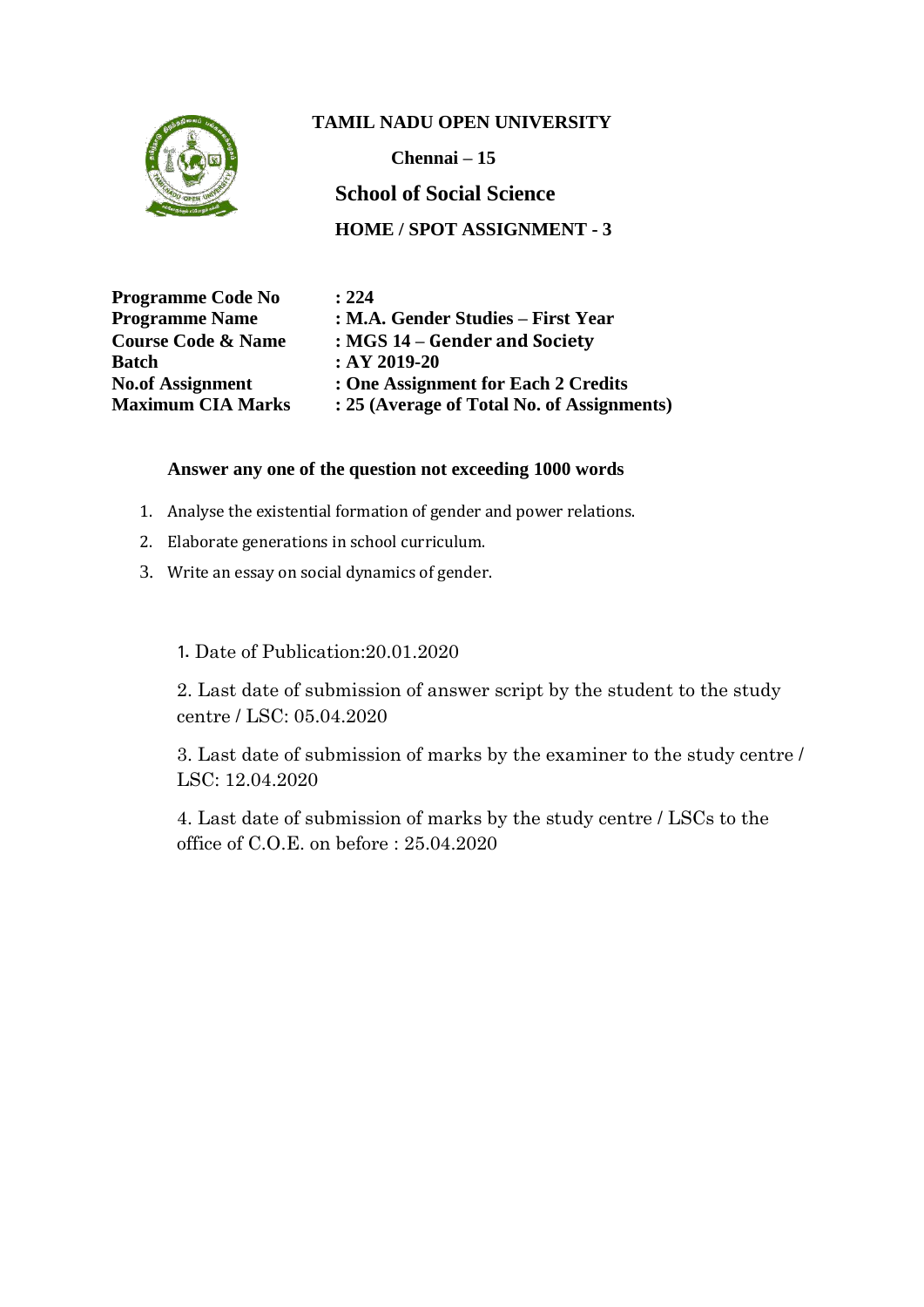

**Chennai – 15**

**School of Social Science**

**HOM / SPOT ASSIGNMENT - 1**

| : 224                                      |
|--------------------------------------------|
| : M.A. Gender Studies – First Year         |
| : MGS 15 – Gender and Development          |
| $:AY 2019-20$                              |
| : One Assignment for Each 2 Credits        |
| : 25 (Average of Total No. of Assignments) |
|                                            |

#### **Answer any one of the question not exceeding 1000 words**

- 1. Elaborate the social identification and Gender related ideology in women and men.
- 2. Elucidate the role of economic invisibility in development of women.
- 3. Explain in detail about various enforcement machineries for women development.

#### 1. Date of Publication:20.01.2020

2. Last date of submission of answer script by the student to the study centre / LSC: 05.04.2020

3. Last date of submission of marks by the examiner to the study centre / LSC: 12.04.2020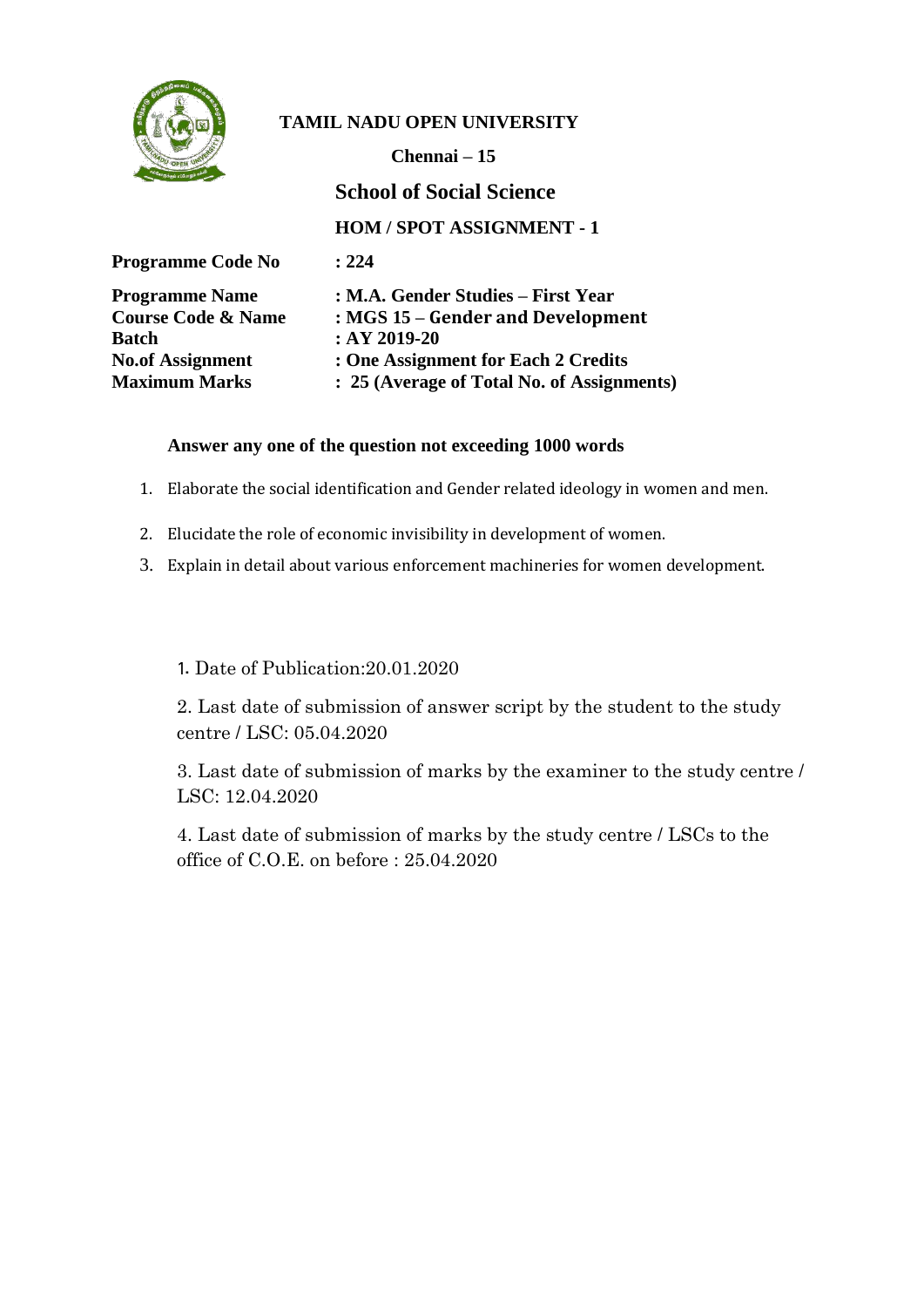

**Chennai – 15**

**School of Social Science**

**HOME SPOT ASSITGNMENT -2**

| <b>Programme Code No</b>      | : 224                                      |
|-------------------------------|--------------------------------------------|
| <b>Programme Name</b>         | : M.A. Gender Studies – First Year         |
| <b>Course Code &amp; Name</b> | : MGS 15 – Gender and Development          |
| <b>Batch</b>                  | $:AY 2019-20$                              |
| <b>No.of Assignment</b>       | : One Assignment for Each 2 Credits        |
| <b>Maximum Marks</b>          | : 25 (Average of Total No. of Assignments) |

#### **Answer any one of the question not exceeding 1000 words**

- 1. Examine the relevance of women's involvement in poverty eradication and development.
- 2. 10. Highlight the importance of new framework for Gender equality and women empowerment.
- 3. Analyse the role of National commission for women working in the field of women rights.

# 1. Date of Publication:20.01.2020

2. Last date of submission of answer script by the student to the study centre / LSC: 05.04.2020

3. Last date of submission of marks by the examiner to the study centre / LSC: 12.04.2020